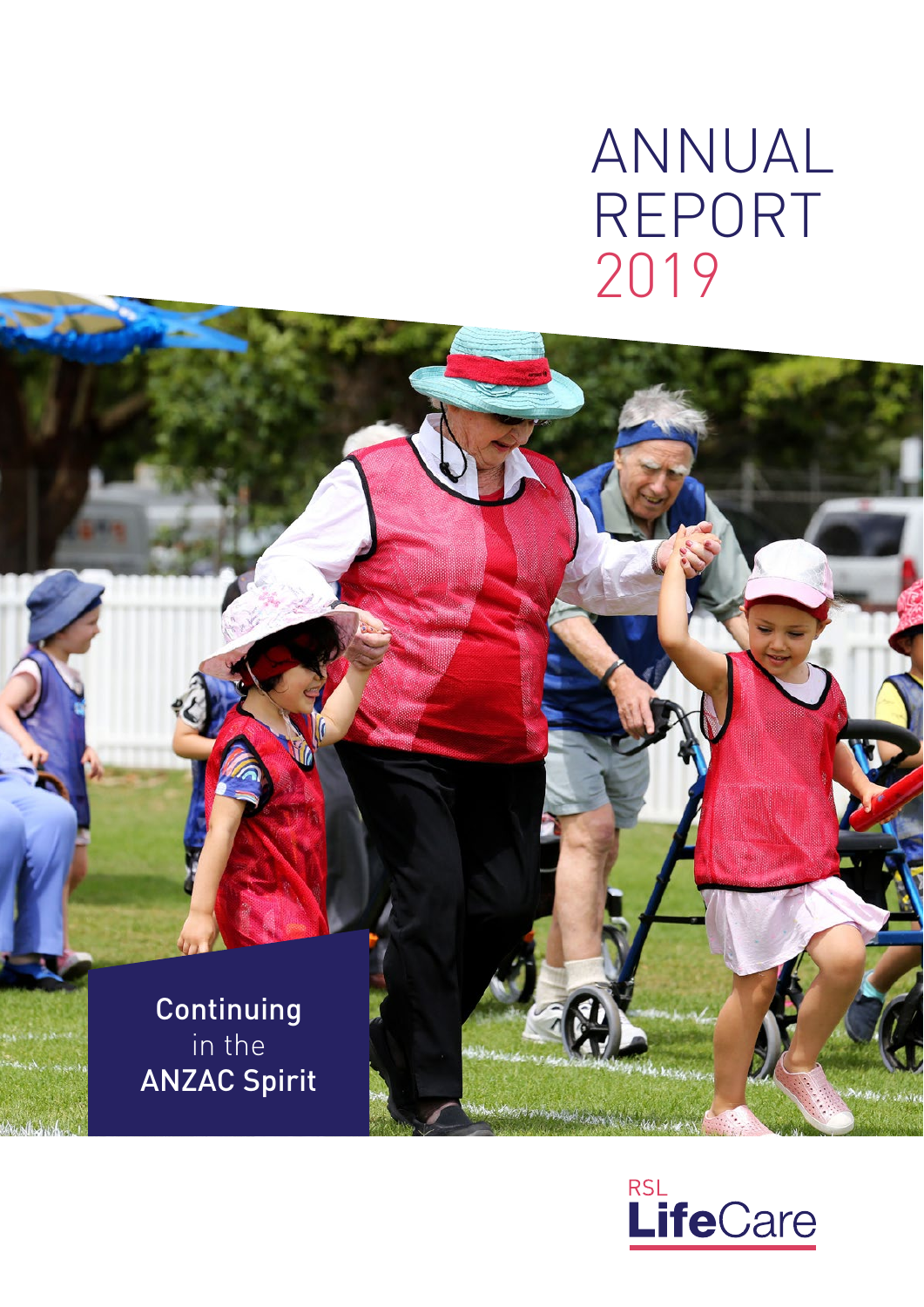### **September 2018**

- Laurie Leigh appointed as the CEO of RSL LifeCare
- Leadership Conference, RSL ANZAC Village, Narrabeen

## **November 2018**

- RSL LifeCare inaugural golf day at Long Reef Golf Club raised vital funds for Homes for Heroes
- Remembrance Day services held at all RSL
- LifeCare villages and care homes

### **October 2018**

- Royal Commission into Aged Care Quality and Safety established
- Invictus Games Sydney 2018 brings adaptive games to veterans supported by RSL LifeCare



### **February 2019**

- Executive and Board roadshow, "Your Voice Counts" to showcase
- RSL LifeCare values



### **January 2019**

• The completion of the round-yard at Queen Victoria Park, Picton for the Equine Therapy Program





## **April 2019**

- ANZAC commemorations held at RSL LifeCare villages and care homes
- 18/4 Field of Remembrance Service at Sir Leslie Morshead Manor, Canberra

## **June 2019**

- Opening of Bill Newton VC aged care, adjacent to Horizons Village, Dubbo
- Opening of Pozieres retirement village and aged care at Lighthouse Beach, Port Macquarie

## CHAIRMAN'S REPORT

The financial year 2018-19 brought with it several positive changes, starting in September when RSL LifeCare appointed Laurie Leigh as the new CEO.

Laurie has a wealth of experience and her fresh ideas have been invaluable as we implement our revitalised strategic plans, continue to develop our culture and reinforce our unwavering commitment to our customers, employees, brand and the community at large. We have a proud heritage and we continue to build on the work of those who came before us.

In August and September respectively, we also welcomed two new members to our Board, Catherine Yeomans and Mark Dickson.

> Some of the funds for the equine program were raised at the

RSL LifeCare remains focused on delivering the best possible care to veterans and senior Australians who are our residents and clients. We are committed to the delivery of our charitable purpose, to enrich the lives of veterans and seniors as we create connected, supportive and vibrant communities.



Remaining true to its origins, RSL LifeCare continues to lend a muchdeserved hand to veterans who have served in the Australian military and allies. Validation of that service is an important function we provide for our veterans and their families. As part of this commitment, we operate the Homes for Heroes program, which provides accommodation and services for homeless veterans. This program was reviewed in 2018-19 to ensure we delivered the most appropriate services. We provided accommodation for 20 veterans at RSL ANZAC Village, Narrabeen and 11 veterans at Penrith. RSL LifeCare proudly supplied the 92 Families and Friends of the Australian 2018 Invictus Athletes with supporter's uniforms and kits.

This year RSL LifeCare continued to develop the Veterans Equine Therapy Program at Queen Victoria Park, Picton. The program enables veterans to work with horses and learn a new and unique range of skills. While RSL LifeCare runs the program, Racing NSW provides the horses which are transitioning from racing to recreation. A trail riding program, called Spur, has been initiated and will culminate in a three-day trail ride in Kosciuszko.

inaugural golf day which was held in November at Long Reef Golf Club.

RSL LifeCare employs approximately 620 staff who identify as being Veterans or the spouse of a Veteran and the intention is to further enhance the opportunities relating to Veteran employment.

It has been a very busy year for RSL LifeCare and a time of immense positive change. I would like to thank my fellow Directors for their total commitment and tireless support, as well as congratulate all of our employees for their wonderful achievements throughout the year. Well done.

19. Condon

**Andrew Condon - Chairman** 

## CEO'S REPORT

With the establishment of the Royal Commission into Aged Care Quality and Safety, the eyes of Australia have never been more focussed on Aged Care. It is imperative that we all work together to ensure the ideals of RSL LifeCare are maintained. The culture of our organisation underpins everything we do. It will ensure that we, as an

organisation, continue to deliver excellent care for Australians in their senior years. We are very positive about our future and confident in RSL LifeCare's capabilities to be a market leader in the provision of aged care.



This year RSL LifeCare completed the construction of a new retirement village and new homes at existing villages, to cater to the growing need for independent living facilities across NSW and the ACT. 16 new homes were completed at Tea Gardens Grange and eight new homes at Horizons Village in Dubbo. In Sydney's northwest, another 33 new homes were completed at Kingsford-Smith Village, North Richmond. In Penrith, construction was completed for 46 homes at First Fleet Village.

These homes allow seniors to retain their independence while living in a location where they feel secure and comfortable.



In June of this year we opened Bill Newton VC Gardens, a 60-bed Aged Care facility adjacent to Horizons Village in Dubbo and Arthur Blackburn VC Gardens, an 80-bed Aged Care facility at Lighthouse Beach in Port Macquarie.

RSL LifeCare also commenced a new project designed to support more person-centred care through dedicated rostering called AIM (All Interactions Matter). This project is a critical component of the developing residential Model of Care. AIM's objective is to increase the value of each interaction by assisting carers to provide choice, enhance confidence, foster a sense of wellbeing and embrace individuality.



## **RSL LifeCare at Home**



During the 2018-19 financial year, RSL LifeCare at Home continued to experience positive growth. Servicing metropolitan and regional communities throughout NSW, ACT and South-East QLD, 'at Home' provides customers with a range of quality services to meet their needs and enable them to live independently in their homes and within the community.

During this period, the number of customers receiving our services increased by 32% to 2,248. 56% of these were either veterans, war widows or widowers. In total, RSL LifeCare at Home delivered 293,575 hours of service which strongly affirms our commitment to enriching the lives of both veterans and seniors.



## **People and Culture**

The key strategic focus for the "People and Culture" team is to employ talented staff who are empowered within a high performing culture. Our corporate 2019 to 2024 five-year strategy highlights the importance of people (both customers and employees) and is underpinned by solid corporate values; passionate and imaginative, respectful and collaborative, courageous and responsible. These values will become the backbone of our culture and will be supported by strategic people initiatives, including a new employee value proposition, a new recruitment framework, and a new performance management system.



On behalf of my fellow Executives, I would like to thank all our employees, volunteers and supporters for their passion and dedication to enriching the lives of our veterans and seniors. Your commitment is very much appreciated and will help ensure RSL LifeCare enjoys continued growth. Thank you.

**Laurie Leigh – CEO**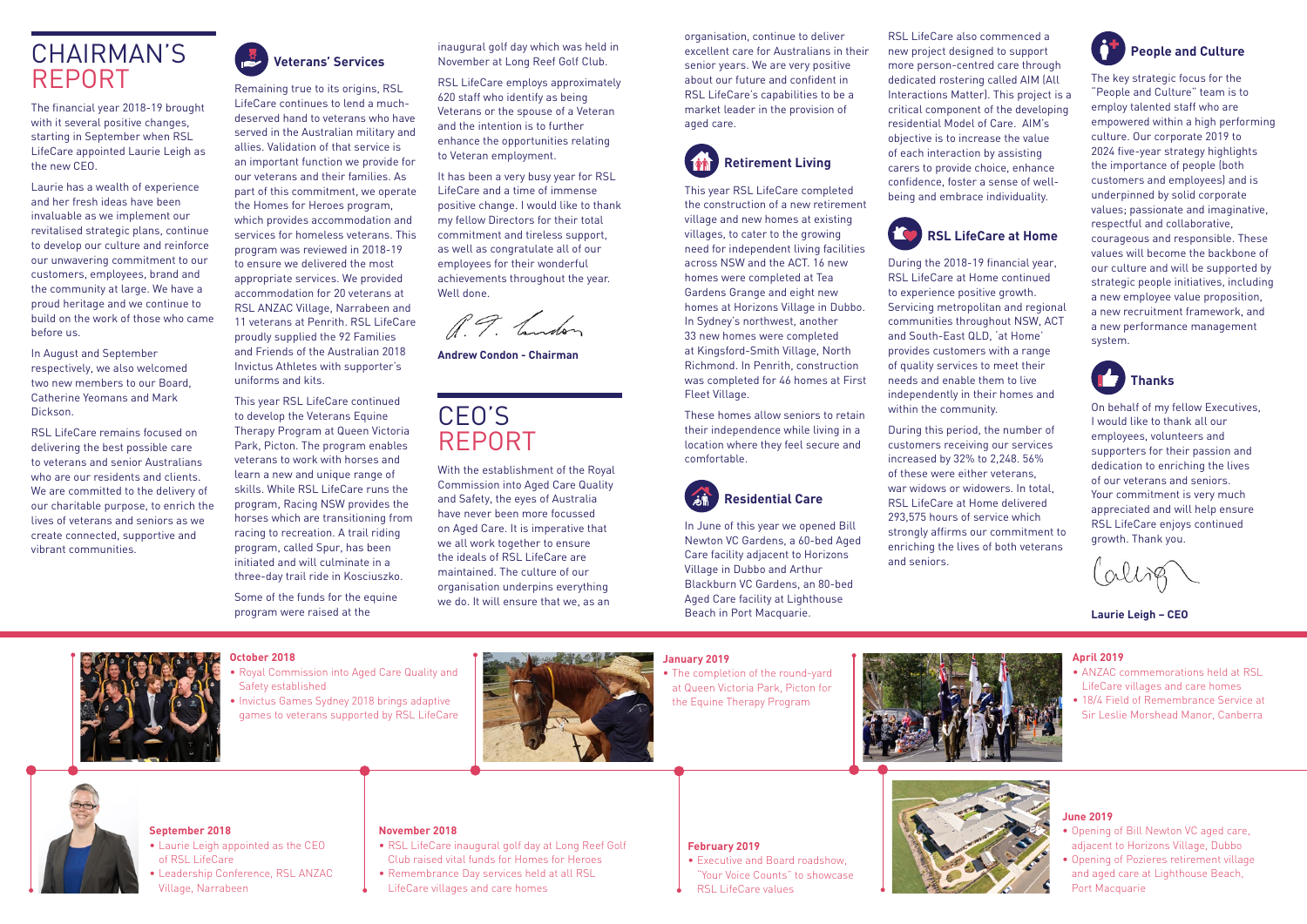## **Income Statement**

## **Balance Sheet**



- 
- 
- 
- 
- 

- 
- 

## FACTS & **FIGURES**

| <b>WHAT WE EARNED</b>                | \$000                              | <b>WHAT WE OWN</b>                 | \$000                                  |
|--------------------------------------|------------------------------------|------------------------------------|----------------------------------------|
| Government subsidies                 | 159,873                            | Cash and term deposits             | 92,107                                 |
| Resident payments                    | 90,246                             | <b>Receivables</b>                 | 14,340                                 |
| <b>Donations</b>                     | 119                                | Plant and equipment                | 26,850                                 |
| Other income                         | 5,461                              | Land and buildings                 | 424,627                                |
| Interest income                      | 3,939                              | Retirement living property         | 995,195                                |
| Investment property revaluations     | 28,289                             |                                    |                                        |
| <b>Total Revenue</b>                 | 287,927                            | <b>Total Assets</b>                | 1,553,119                              |
| <b>WHAT WE SPENT</b>                 | \$000                              | <b>WHAT WE OWE</b>                 | \$000                                  |
| Staff costs                          | 167,623                            | <b>Creditors</b>                   | 25,501                                 |
| Property costs                       | 27,060                             | <b>Staff entitlements</b>          | 20,968                                 |
| Other costs                          | 65,064                             | Other                              | 138                                    |
|                                      |                                    | to Aged Care residents             | 327,737                                |
|                                      |                                    | to Retirement living residents     | 663,705                                |
| <b>Total Costs</b>                   | 259,747                            | <b>Total Liabilities</b>           | 1,038,049                              |
| <b>SURPLUS FOR THE YEAR</b>          | 28,180                             | <b>EQUITY</b>                      | 515,070                                |
| 2018/19                              | 2017/18                            | 2016/17                            |                                        |
| 10 <sup>%</sup><br>18 <sup>%</sup>   | 10 <sup>%</sup><br>16 <sup>%</sup> | 11 <sup>%</sup><br>17 <sup>%</sup> | <b>Entry into</b><br>retirement living |
|                                      | 17 <sup>%</sup>                    |                                    | $\blacksquare$ Rental                  |
| <b>15%</b><br>24%<br>23 <sup>%</sup> |                                    | 19 <sup>%</sup><br>20 <sup>%</sup> | S200,000 and under                     |
|                                      |                                    |                                    | $\blacksquare$ \$200,001 - \$400,000   |
| 33 <sup>%</sup>                      | 34%                                | 33 <sup>%</sup>                    | $\blacksquare$ \$400,001 - \$600,001   |
|                                      |                                    |                                    | \$600,001 and over                     |
| <b>25%</b>                           | 38%                                | <b>35%</b>                         | <b>Entry into</b><br>residential care  |
| 62%<br>75%                           |                                    | 65%                                | Supported                              |
|                                      |                                    |                                    | Accommodation<br>Contribution          |

\*Current life expectancy in Australia: 83.0. Current World Life Expectancy: 71.7. Source: Australian Bureau of Statistics.



## FINANCIAL RESULTS